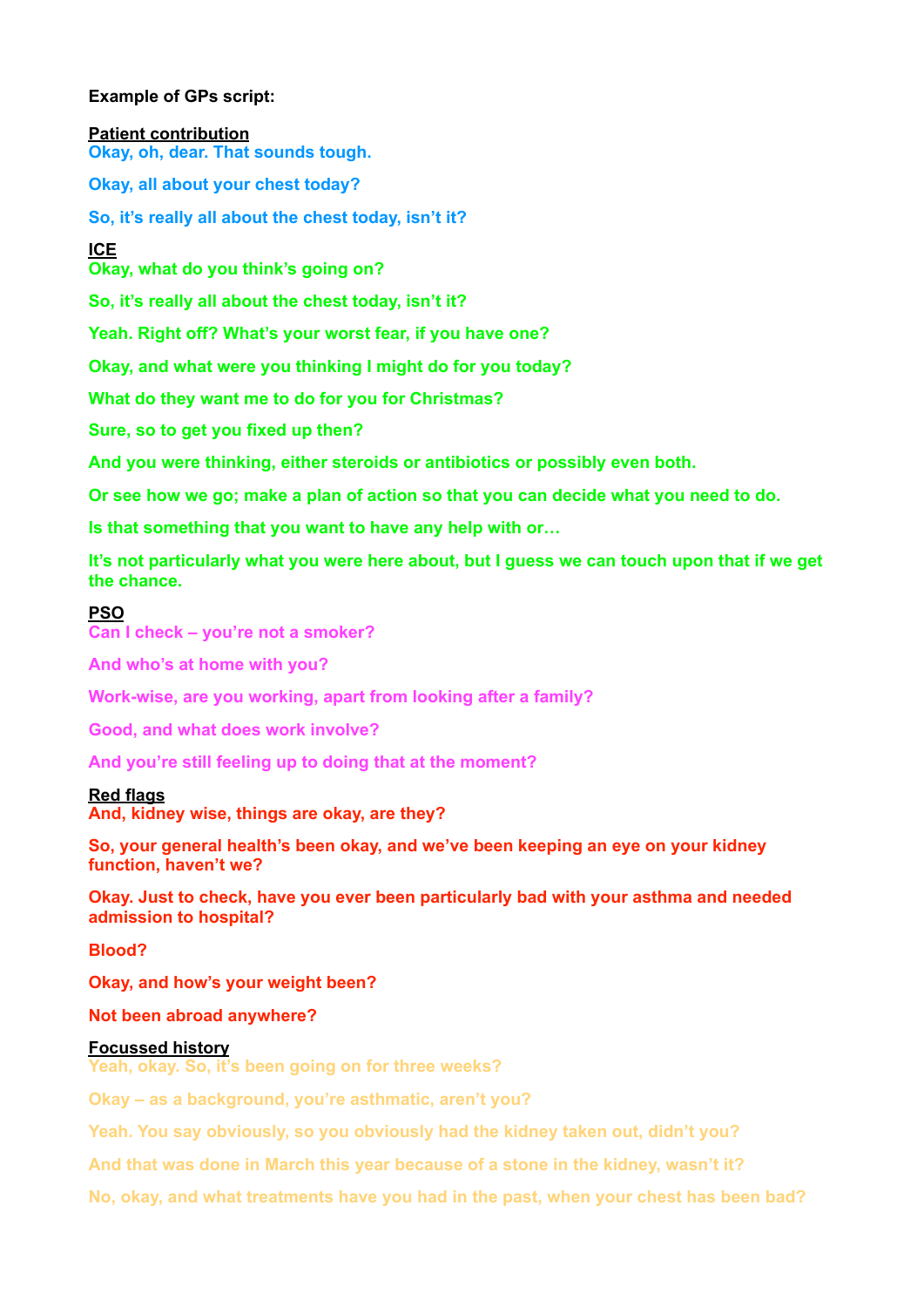**Can I check there's nothing more serious going on, if that's okay? Does it hurt when you breathe? Okay, so it just feels a bit tighter than usual? Does it hurt on one side or the other, or just generally a bit tight? Okay, but you feel out of breath with it? Okay, so a bit wheezy? Yeah, okay. Coughing anything up? What do you put that down to? Been sweaty? Hot? No pain in your face at all? Your hearing's okay?**

## **Focussed examination**

**Okay, would you mind slipping your jacket off for me?** 

**Open your mouth. Breathe in. If you stand up for me, and turn around. So, your temperature is normal, that's good. Breathe away through your mouth. That's lovely. Would you mind doing a peak flow reading, if you stay standing. You've used one of these before, so if you take a deep breath in and blow out, hard and fast.** 

**Have another go, deep breath in. Lips right around the edge of the plastic. 210, see if you can beat that, I'm sure you can. Hard and fast, go.** 

**Give it one last go. Make sure your lips are sealed around the plastic tube and hard and fast. You're quite tight aren't you – we got 230 as the best of your three readings there, that's lovely.** 

**If you pop your finger in there, that's lovely. Now, do you have a self-management plan for your asthma already?** 

## **Identify problem and explain diagnosis**

**Your chest sounds okay, your pulse is racing a little bit, and you're a bit sweaty today, but your temperature's okay.** 

**Your lungs do sound okay.** 

**So, it probably is a cold, rather than anything else, that's triggered your asthma to be worse than usual.** 

## **Check understanding**

**Now, do you have a self-management plan for your asthma already?** 

**Any questions?** 

**Okay, any questions for the moment?** 

**Right, so what are you going to say to your husband when you get back home, about what we've planned to do today?** 

**Great, okay, and if you're not fine?** 

**Okay, any clarifications needed?** 

## **Develops management plan / shares management plan**

**You do, okay, and on that self-management plan it will often suggest that when you're much tighter than usual, we think about using a course of steroids.**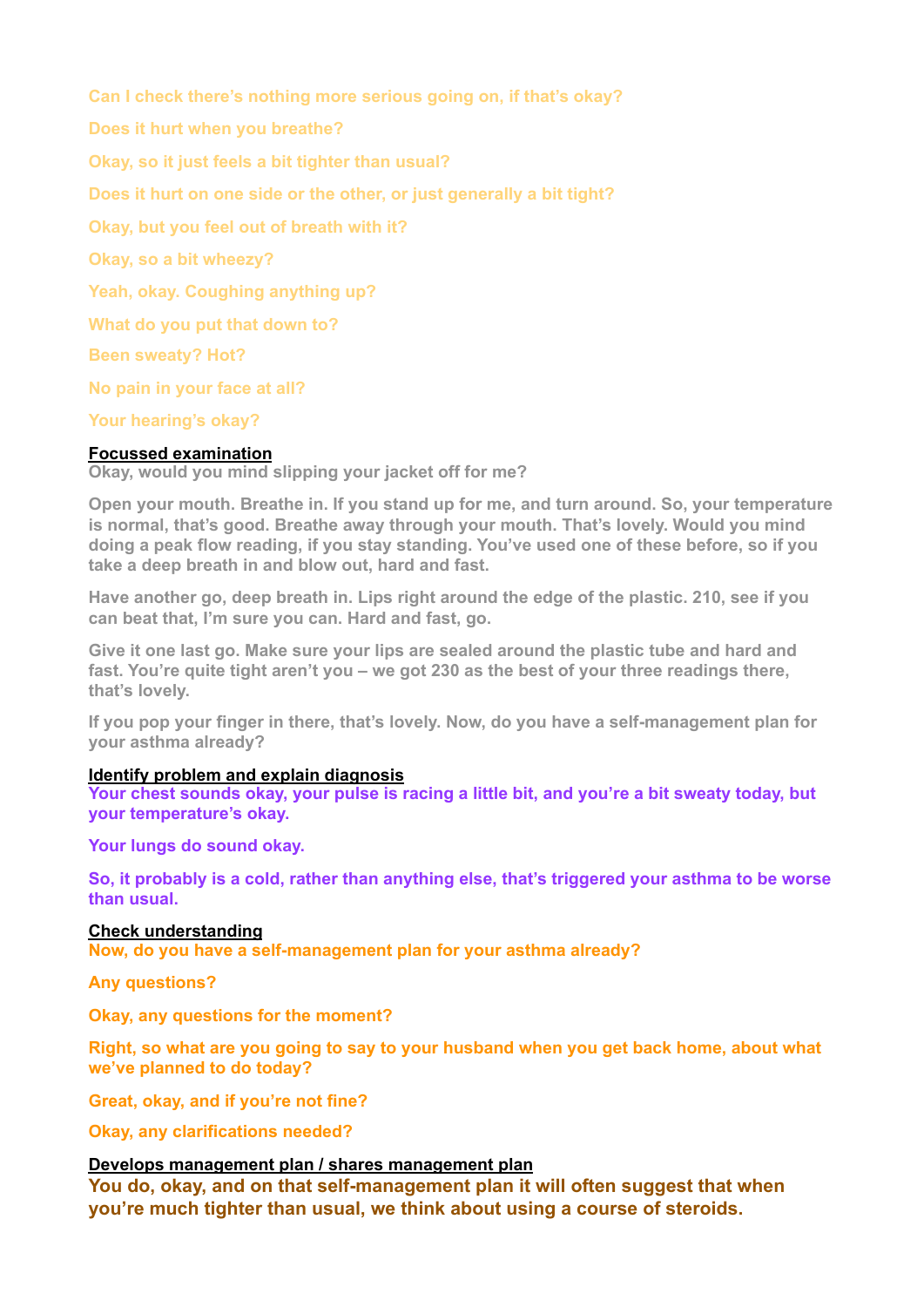**So, what I suggest that we do today, if you want, is give you a short course of steroids to help settle things down. So, your oxygen numbers are good, so 98%. Pulse is a bit fast, but your rate of breathing is okay. So, you've breathed 14 times in one minute there, that's lovely. Your pulse is a little bit faster – 110. You've got some options at the moment, in terms of what's going to be most helpful to you. You were thinking either antibiotics or steroids, and here are the pros and cons of each approach, all right?** 

**So, steroids will often bring that wheezing down, which you were thinking was probably triggered by a cold – if your wheezing isn't improving over two or three days, then probably a course of steroids will help that wheeze settle down, and you may choose to use that today. The steroids can irritate your stomach, so they should be taken after food; they can give you a bit of a buzz, a bit more energy.** 

**And you're quite happy about how to use those when your chest is bad?** 

**Okay. The nurse has taught you how to use - you've got a spacer with your inhalers?** 

**Just as a recommendation, the inhalers that you use won't go into the small airways in your lungs, unless you're using the spacer – even if your inhaler technique is really good. When was the last time you saw my asthma nurse?** 

**Did she teach you how to use the spacer?** 

**The preventer won't get into the small airways of your lungs, and therefore won't protect you from asthma being a problem to you unless you use it on a regular basis.** 

**Would you be happy to come back and see my asthma nurse?** 

**You've got plenty of your normal inhalers?** 

**Great. You're up to date with having a self-management plan with your asthma as well?** 

**So, I'm going to give you two courses of steroids. One is to use now, if you choose to do so – take them after food, probably the best time to take them is in the morning, after breakfast because they do give you a bit of a boost to your energy levels. If you've got persistent fever, then let's give you some antibiotics, okay?** 

**But I think at the moment, you probably won't need them, your temperature's okay.** 

**Well, the yellow phlegm is usually linked to any sort of chest infection, could be viral, could be a bacterial infection, so it's not really a guide as to whether this is needing antibiotics or not needing antibiotics.** 

**The steroids, it seems reasonable, because your peak flow is quite low at the moment, to take a three-day course and go back to using your spacer every time that you use your inhaler – otherwise it's just not going to where it's needed.** 

**And it's probably sensible in due course, to go back and see the asthma nurse and make sure that you're okay about everything.** 

#### **Safety net and follow up**

**Okay. So, take them after food, but if they cause irritation to your stomach then stop using them.** 

**So, I'm going to give you a three-day course, and that can be extended to a six-day course if you needed it. Does that sound reasonable?** 

**If things are not picking up, or you've got a persistent fever, then it may be worthwhile considering antibiotics.**